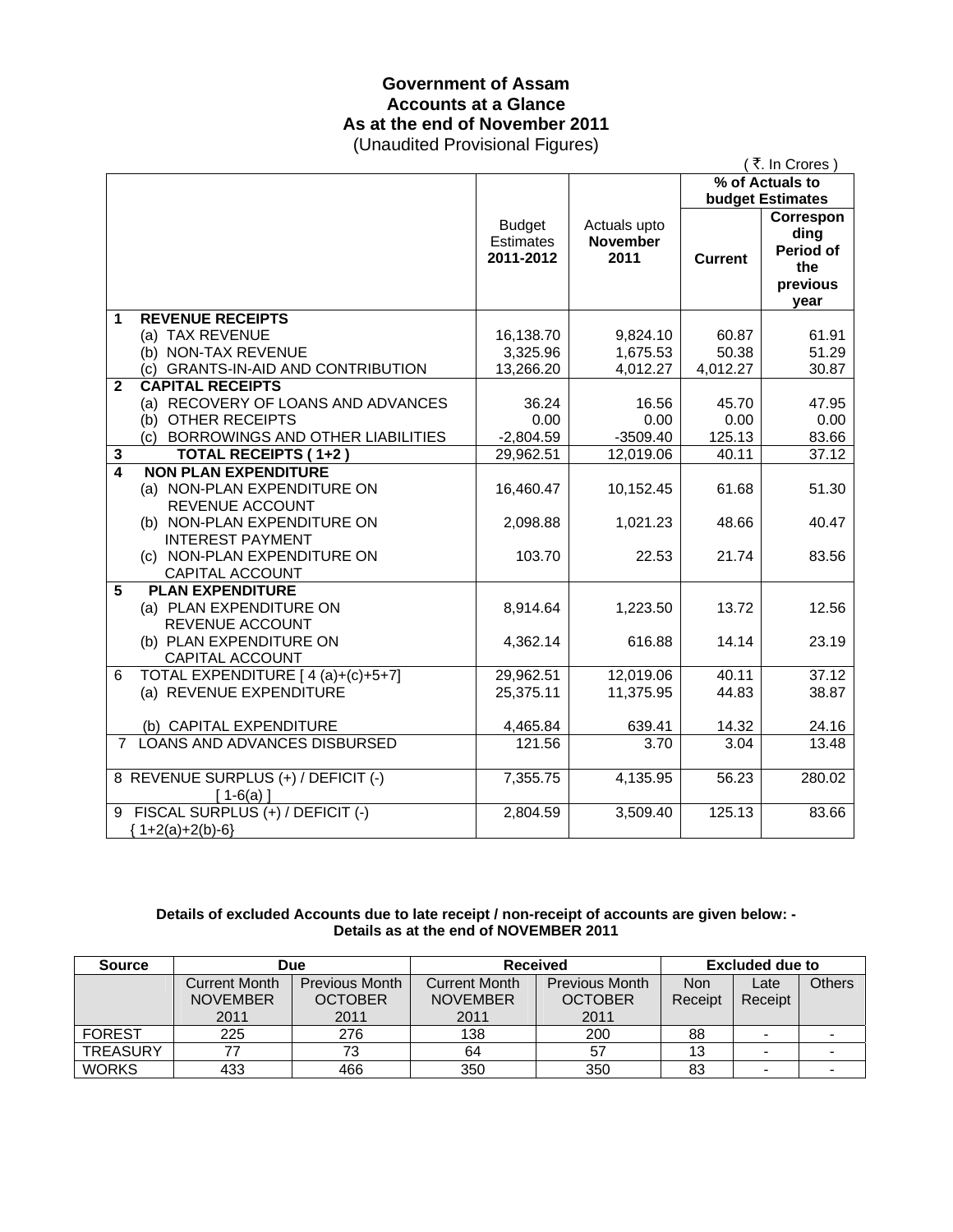#### Monthly trend of **TAX REVENUE**  ( Refer to Item No. 1 (a) of Monthly Accounts at a Glance )

|                  |                |                    |                | ∶₹ In crores )     |
|------------------|----------------|--------------------|----------------|--------------------|
|                  |                | 2011-2012          | 2010-2011      |                    |
| <b>Months</b>    | <b>MONTHLY</b> | <b>PROGRESSIVE</b> | <b>MONTHLY</b> | <b>PROGRESSIVE</b> |
| <b>APRIL</b>     | 1.250.91       | 1.250.91           | 884.50         | 884.50             |
| <b>MAY</b>       | 1.216.58       | 2.467.49           | 1.024.63       | 1,909.13           |
| <b>JUNE</b>      | 1.218.98       | 3,686.47           | 902.19         | 2,811.32           |
| <b>JULY</b>      | 1,227.88       | 4,914.35           | 996.14         | 3,807.46           |
| <b>AUGUST</b>    | 1,234.56       | 6,148.91           | 990.34         | 4,797.80           |
| <b>SEPTEMBER</b> | 1,306.21       | 7,455.12           | 945.94         | 5,743.74           |
| <b>OCTOBER</b>   | 1,308.29       | 8,763.41           | 1,022.20       | 6,765.94           |
| <b>NOVEMBER</b>  | 1,060.69       | 9,824.10           | 1,016.01       | 7,781.95           |
| <b>DECEMBER</b>  |                |                    | 1,117.41       | 8,899.36           |
| <b>JANUARY</b>   |                |                    | 1.042.33       | 9.941.69           |
| <b>FEBRUARY</b>  |                |                    | 1,118.55       | 11,060.24          |
| <b>MARCH</b>     |                |                    | 2,826.43       | 13.886.67          |

Sr. Accounts Officer

**Note :** As the details of excluded accounts are not likely to be the same for the current and corresponding periods, the comparison will be indicative only. For details of excluded accounts, reference to Accounts at a Glance is invited.

### Monthly trend of **NON-TAX REVENUE**

( Refer to Item No. 1 (b) of Monthly Accounts at a Glance )

|                  |                |                    |                | ₹ In crores )      |
|------------------|----------------|--------------------|----------------|--------------------|
| <b>Months</b>    |                | 2011-2012          | 2010-2011      |                    |
|                  | <b>MONTHLY</b> | <b>PROGRESSIVE</b> | <b>MONTHLY</b> | <b>PROGRESSIVE</b> |
| <b>APRIL</b>     | 183.83         | 183.83             | 165.90         | 165.90             |
| <b>MAY</b>       | 196.20         | 380.03             | 146.98         | 312.88             |
| <b>JUNE</b>      | 150.07         | 530.10             | 144.99         | 457.87             |
| <b>JULY</b>      | 215.68         | 745.78             | 159.37         | 617.24             |
| <b>AUGUST</b>    | 263.72         | 1,009.50           | 188.40         | 805.64             |
| <b>SEPTEMBER</b> | 279.74         | 1,289.24           | 202.59         | 1.008.23           |
| <b>OCTOBER</b>   | 251.87         | 1,541.11           | 203.29         | 1,211.52           |
| <b>NOVEMBER</b>  | 134.42         | 1,675.53           | 215.52         | 1,427.04           |
| <b>DECEMBER</b>  |                |                    | 218.61         | 1,645.65           |
| <b>JANUARY</b>   |                |                    | 206.67         | 1,852.32           |
| <b>FEBRUARY</b>  |                |                    | 221.38         | 2,073.70           |
| <b>MARCH</b>     |                |                    | 299.41         | 2,373.11           |

Sr. Accounts Officer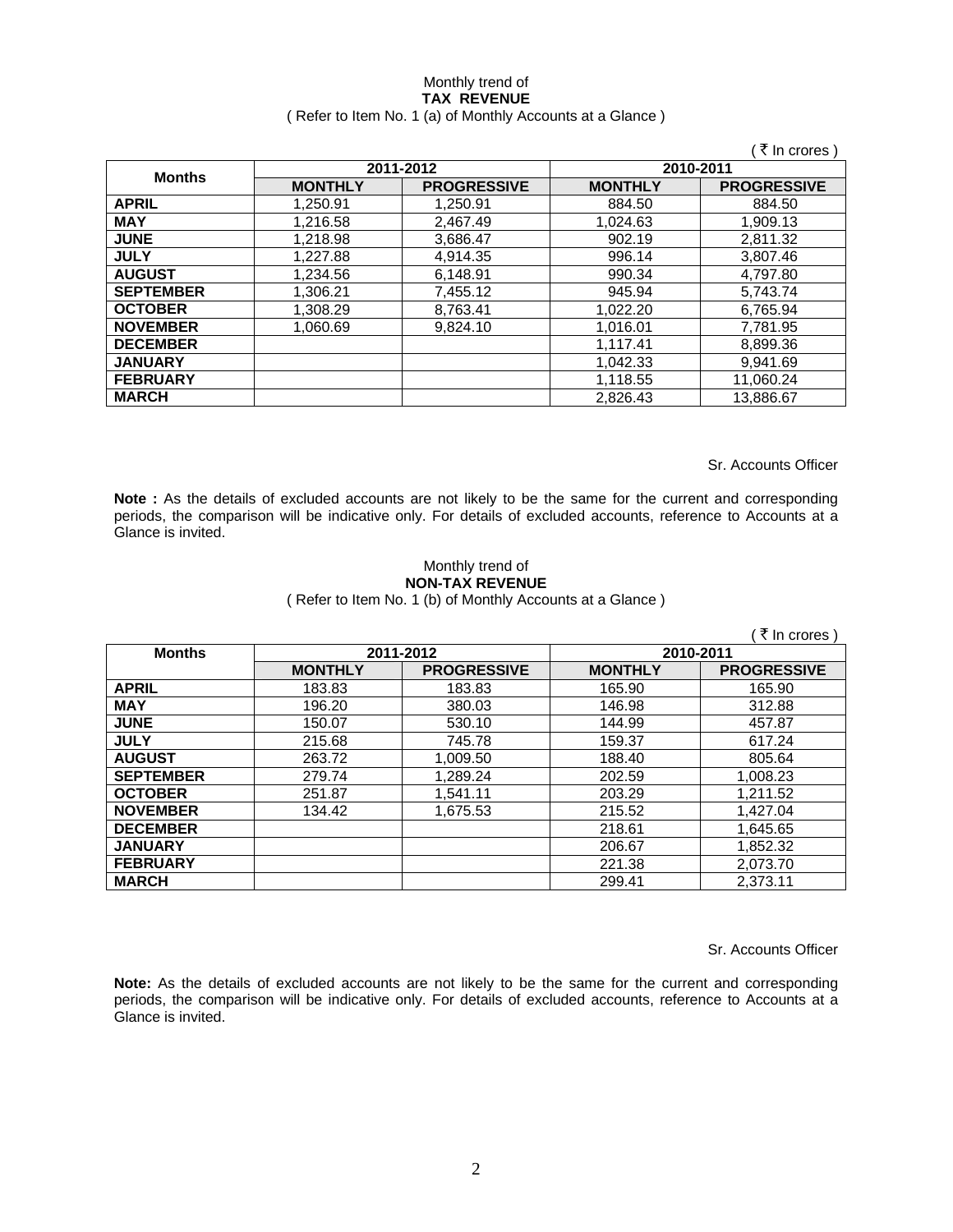### Monthly trend of **GRANTS-IN-AID AND CONTRIBUTION**

( Refer to Item No. 1 (c) of Monthly Accounts at a Glance )

|                  |                |                    |                | ₹ In crores)       |
|------------------|----------------|--------------------|----------------|--------------------|
| <b>Months</b>    |                | 2011-2012          | 2010-2011      |                    |
|                  | <b>MONTHLY</b> | <b>PROGRESSIVE</b> | <b>MONTHLY</b> | <b>PROGRESSIVE</b> |
| <b>APRIL</b>     | 223.69         | 223.69             | 197.07         | 197.07             |
| <b>MAY</b>       | 432.22         | 655.91             | 319.89         | 516.96             |
| <b>JUNE</b>      | 326.34         | 982.25             | 505.71         | 1,022.67           |
| <b>JULY</b>      | 553.96         | 1,536.21           | 221.15         | 1,243.82           |
| <b>AUGUST</b>    | 666.35         | 2,202.56           | 847.46         | 2,091.28           |
| <b>SEPTEMBER</b> | 789.64         | 2,992.20           | 563.47         | 2,654.75           |
| <b>OCTOBER</b>   | 620.07         | 3,612.27           | 305.32         | 2,960.07           |
| <b>NOVEMBER</b>  | 400.00         | 4,012.27           | 453.27         | 3,413.34           |
| <b>DECEMBER</b>  |                |                    | 561.58         | 3,974.92           |
| <b>JANUARY</b>   |                |                    | 349.59         | 4,324.51           |
| <b>FEBRUARY</b>  |                |                    | 949.27         | 5,273.78           |
| <b>MARCH</b>     |                |                    | 1.450.20       | 6.723.98           |

Sr. Accounts Officer

**Note :** As the details of excluded accounts are not likely to be the same for the current and corresponding periods, the comparison will be indicative only. For details of excluded accounts, reference to Accounts at a Glance is invited.

#### Monthly trend of **RECOVERY OF LOANS AND ADVANCES**  ( Refer to Item No. 2 (a) of Monthly Accounts at a Glance )

|                  |                |                    |                | ₹ In crores)       |
|------------------|----------------|--------------------|----------------|--------------------|
| <b>Months</b>    |                | 2011-2012          | 2010-2011      |                    |
|                  | <b>MONTHLY</b> | <b>PROGRESSIVE</b> | <b>MONTHLY</b> | <b>PROGRESSIVE</b> |
| <b>APRIL</b>     | 1.97           | 1.97               | 2.12           | 2.12               |
| <b>MAY</b>       | 1.90           | 3.87               | 1.81           | 3.93               |
| <b>JUNE</b>      | 2.14           | 6.01               | 2.90           | 6.83               |
| <b>JULY</b>      | 1.81           | 7.82               | 2.10           | 8.93               |
| <b>AUGUST</b>    | 2.69           | 10.51              | 2.65           | 11.58              |
| <b>SEPTEMBER</b> | 3.19           | 13.70              | 2.18           | 13.76              |
| <b>OCTOBER</b>   | 0.79           | 14.49              | 2.35           | 16.11              |
| <b>NOVEMBER</b>  | 2.07           | 16.56              | 2.53           | 18.64              |
| <b>DECEMBER</b>  |                |                    | 1.90           | 20.54              |
| <b>JANUARY</b>   |                |                    | 2.45           | 22.99              |
| <b>FEBRUARY</b>  |                |                    | 2.27           | 25.26              |
| <b>MARCH</b>     |                |                    | 2.74           | 28.00              |

Sr. Accounts Officer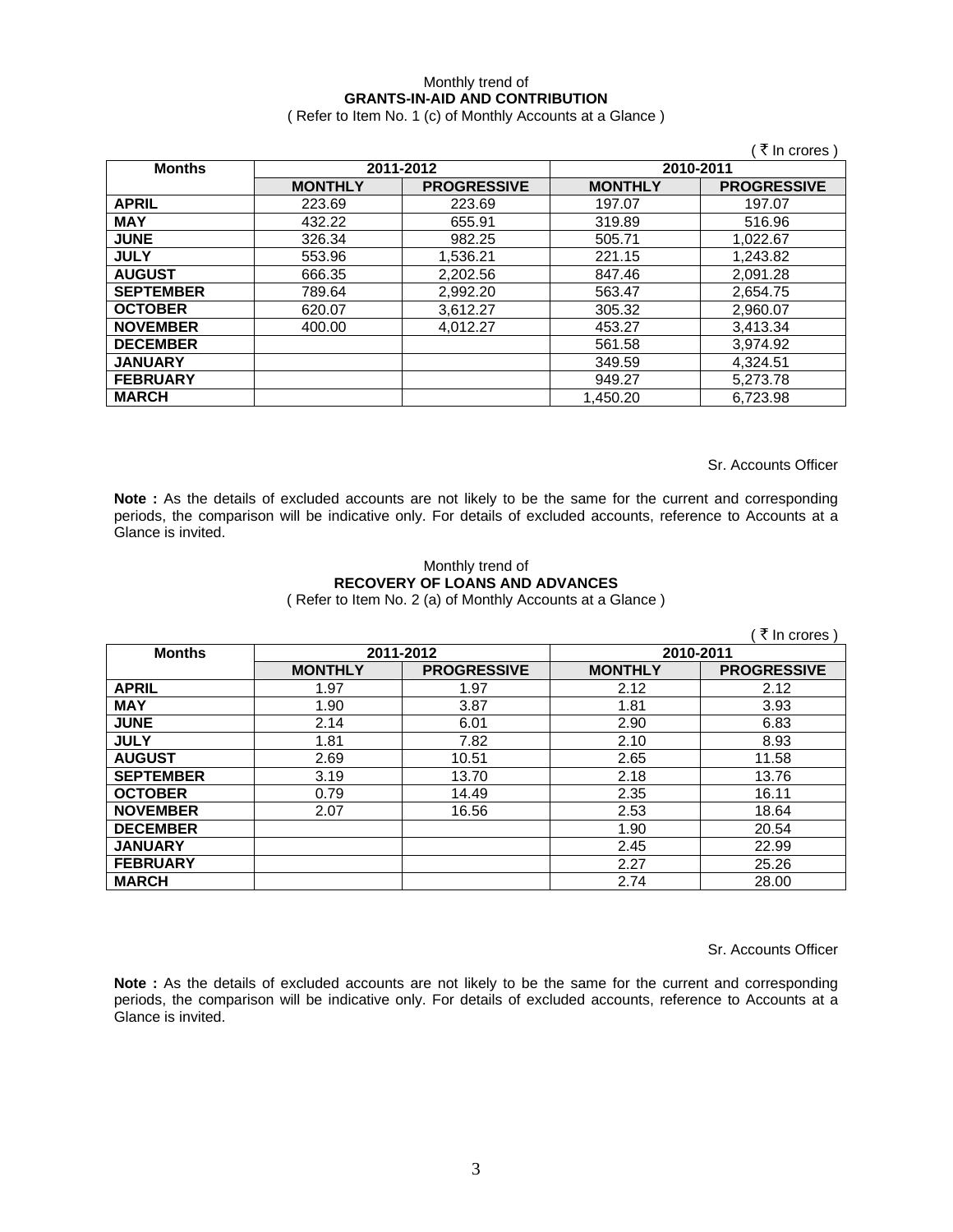#### Monthly trend of **OTHER RECEIPTS**  ( Refer to Item No. 2 (b) of Monthly Accounts at a Glance )

| <b>Months</b>    |                | 2011-2012          |                | 2010-2011          |
|------------------|----------------|--------------------|----------------|--------------------|
|                  | <b>MONTHLY</b> | <b>PROGRESSIVE</b> | <b>MONTHLY</b> | <b>PROGRESSIVE</b> |
| <b>APRIL</b>     | 0.00           | 0.00               | 0.00           | 0.00               |
| <b>MAY</b>       | 0.00           | 0.00               | 0.00           | 0.00               |
| <b>JUNE</b>      | 0.00           | 0.00               | 0.00           | 0.00               |
| <b>JULY</b>      | 0.00           | 0.00               | 0.00           | 0.00               |
| <b>AUGUST</b>    | 0.00           | 0.00               | 0.00           | 0.00               |
| <b>SEPTEMBER</b> | 0.00           | 0.00               | 0.00           | 0.00               |
| <b>OCTOBER</b>   | 0.00           | 0.00               | 0.00           | 0.00               |
| <b>NOVEMBER</b>  | 0.00           | 0.00               | 0.00           | 0.00               |
| <b>DECEMBER</b>  |                |                    | 0.00           | 0.00               |
| <b>JANUARY</b>   |                |                    | 0.00           | 0.00               |
| <b>FEBRUARY</b>  |                |                    | 0.00           | 0.00               |
| <b>MARCH</b>     |                |                    | 0.00           | 0.00               |

Sr. Accounts Officer

Note : As the details of excluded accounts are not likely to be the same for the current and corresponding periods, the comparison will be indicative only. For details of excluded accounts, reference to Accounts at a Glance is invited.

## Monthly trend of **BORROWINGS AND OTHER LIABILITIES**

( Refer to Item No. 2 (c) of Monthly Accounts at a Glance )

| (₹ In crores)    |                |                    |                |                    |  |
|------------------|----------------|--------------------|----------------|--------------------|--|
| <b>Months</b>    | 2011-2012      |                    | 2010-2011      |                    |  |
|                  | <b>MONTHLY</b> | <b>PROGRESSIVE</b> | <b>MONTHLY</b> | <b>PROGRESSIVE</b> |  |
| <b>APRIL</b>     | $-682.58$      | $-682.58$          | $-466.85$      | $-466.85$          |  |
| <b>MAY</b>       | $-880.10$      | $-1,562.68$        | $-814.67$      | $-1,281.52$        |  |
| <b>JUNE</b>      | $-319.46$      | $-1.882.12$        | $-139.60$      | $-1,421.12$        |  |
| <b>JULY</b>      | $-693.88$      | $-2.576.00$        | $-127.85$      | $-1.548.98$        |  |
| <b>AUGUST</b>    | -475.59        | $-3.051.60$        | -416.36        | $-1.965.33$        |  |
| <b>SEPTEMBER</b> | $-21.60$       | $-3,073.20$        | $-104.60$      | $-2,069.93$        |  |
| <b>OCTOBER</b>   | $-939.21$      | $-4,012.41$        | 22.43          | $-2047.50$         |  |
| <b>NOVEMBER</b>  | 503.01         | $-3,509.40$        | 92.65          | $-1,954.86$        |  |
| <b>DECEMBER</b>  |                |                    | 305.09         | $-1,649.76$        |  |
| <b>JANUARY</b>   |                |                    | 444.58         | $-1,205.18$        |  |
| <b>FEBRUARY</b>  |                |                    | 568.70         | $-636.48$          |  |
| <b>MARCH</b>     |                |                    | 1.571.05       | 934.57             |  |

Sr. Accounts Officer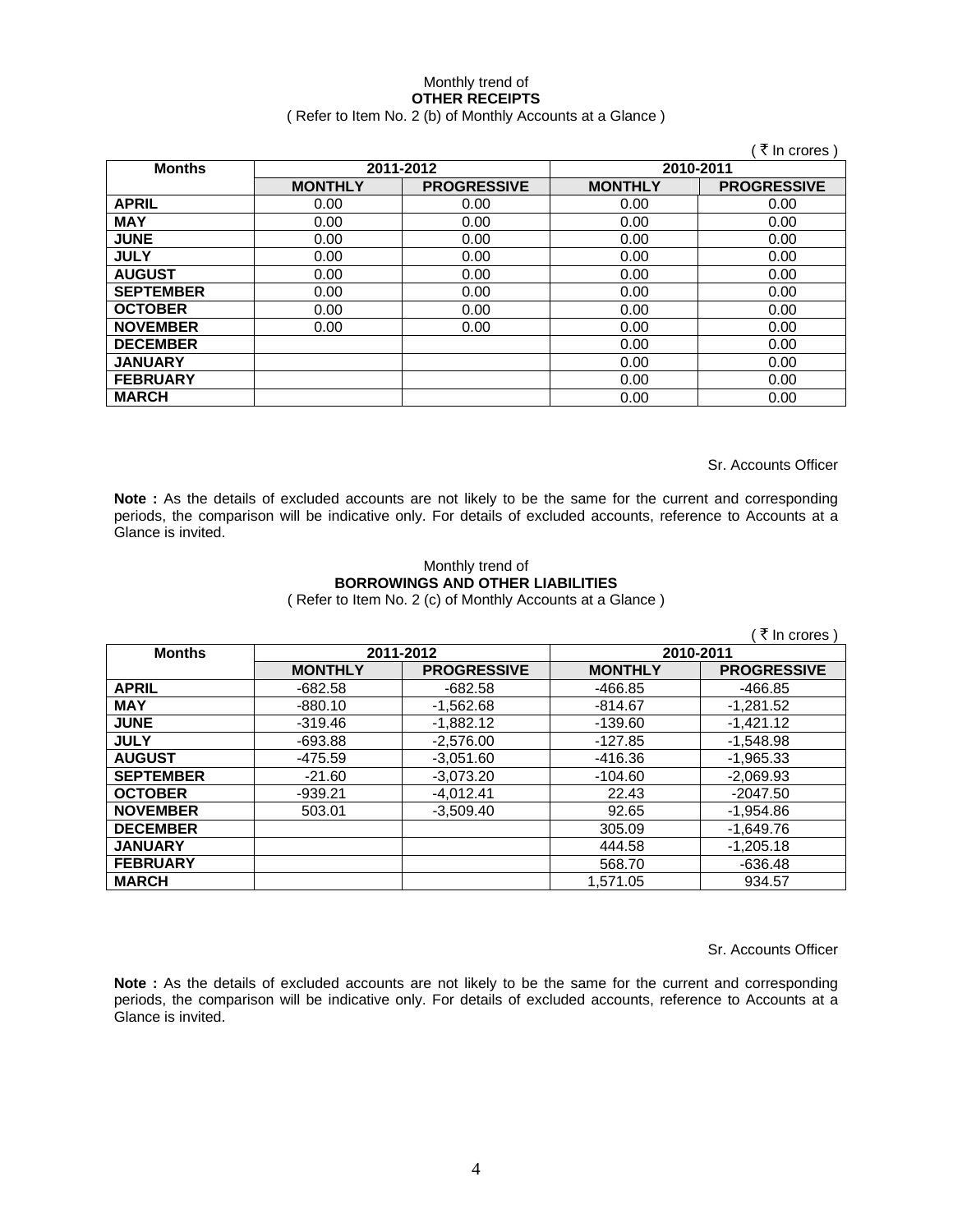#### Monthly trend of **TOTAL RECEIPTS**  ( Refer to Item No. 3 of Monthly Accounts at a Glance )

|                  |                |                    |                | ं ₹ In crores )    |
|------------------|----------------|--------------------|----------------|--------------------|
| <b>Months</b>    | 2011-2012      |                    | 2010-2011      |                    |
|                  | <b>MONTHLY</b> | <b>PROGRESSIVE</b> | <b>MONTHLY</b> | <b>PROGRESSIVE</b> |
| <b>APRIL</b>     | 977.82         | 977.82             | 782.74         | 782.74             |
| <b>MAY</b>       | 966.80         | 1,944.62           | 678.64         | 1,461.38           |
| <b>JUNE</b>      | 1,378.07       | 3,322.71           | 1,416.18       | 2,877.56           |
| <b>JULY</b>      | 1.305.45       | 4.628.16           | 1,250.91       | 4.128.47           |
| <b>AUGUST</b>    | 1.691.73       | 6.319.88           | 1.612.49       | 5.740.97           |
| <b>SEPTEMBER</b> | 2.357.18       | 8,677.06           | 1,609.58       | 7.350.55           |
| <b>OCTOBER</b>   | 1,241.81       | 9,918.87           | 1,555.59       | 8,906.14           |
| <b>NOVEMBER</b>  | 2.100.19       | 12.019.06          | 1,779.98       | 10,686.11          |
| <b>DECEMBER</b>  |                |                    | 2,204.59       | 12,890.70          |
| <b>JANUARY</b>   |                |                    | 2,045.62       | 14,936.33          |
| <b>FEBRUARY</b>  |                |                    | 2,860.17       | 17,796.50          |
| <b>MARCH</b>     |                |                    | 6,149.83       | 23,946.33          |

Sr. Accounts Officer

**Note** : As the details of excluded accounts are not likely to be the same for the current and corresponding periods, the comparison will be indicative only. For details of excluded accounts, reference to Accounts at a Glance is invited.

#### Monthly trend of **NON-PLAN EXPENDITURE ON REVENUE ACCOUNT**  ( Refer to Item No. 4 (a) of Monthly Accounts at a Glance )

| ₹ In crores )    |                |                    |                |                    |  |
|------------------|----------------|--------------------|----------------|--------------------|--|
| <b>Months</b>    |                | 2011-2012          |                | 2010-2011          |  |
|                  | <b>MONTHLY</b> | <b>PROGRESSIVE</b> | <b>MONTHLY</b> | <b>PROGRESSIVE</b> |  |
| <b>APRIL</b>     | 956.23         | 956.23             | 766.46         | 766.46             |  |
| <b>MAY</b>       | 898.30         | 1,854.53           | 657.74         | 1,424.20           |  |
| <b>JUNE</b>      | 1,236.62       | 3,091.15           | 1,305.76       | 2,729.96           |  |
| <b>JULY</b>      | 1,079.16       | 4,170.31           | 996.38         | 3,726.34           |  |
| <b>AUGUST</b>    | 1,570.89       | 5,741.20           | 1,160.44       | 4.886.78           |  |
| <b>SEPTEMBER</b> | 2,048.85       | 7,790.05           | 1,183.12       | 6,069.90           |  |
| <b>OCTOBER</b>   | 836.95         | 8,627.00           | 1,318.92       | 7,388.82           |  |
| <b>NOVEMBER</b>  | 1.525.45       | 10,152.45          | 1,472.07       | 8,860.89           |  |
| <b>DECEMBER</b>  |                |                    | 1,257.20       | 10,118.09          |  |
| <b>JANUARY</b>   |                |                    | 1.331.48       | 11.449.57          |  |
| <b>FEBRUARY</b>  |                |                    | 1,807.43       | 13,256.99          |  |
| <b>MARCH</b>     |                |                    | 3.772.20       | 17.029.18          |  |

Sr. Accounts Officer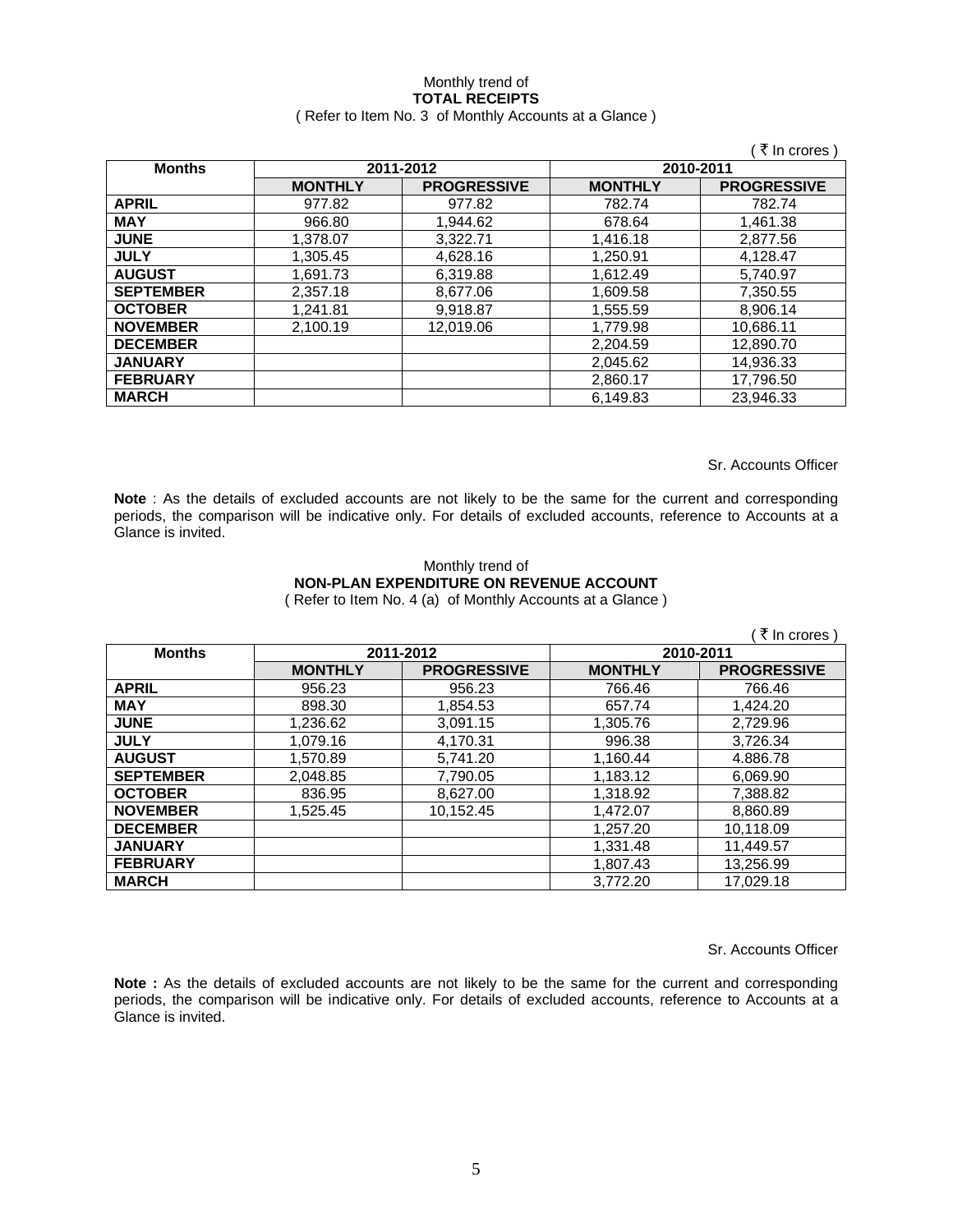### Monthly trend of **NON-PLAN EXPENDITURE ON INTEREST PAYMENT**

( Refer to Item No. 4 (b) of Monthly Accounts at a Glance )

|                  |                |                    |                | ़ ₹ In crores )    |
|------------------|----------------|--------------------|----------------|--------------------|
| <b>Months</b>    |                | 2011-2012          | 2010-2011      |                    |
|                  | <b>MONTHLY</b> | <b>PROGRESSIVE</b> | <b>MONTHLY</b> | <b>PROGRESSIVE</b> |
| <b>APRIL</b>     | 100.56         | 100.56             | 114.96         | 114.96             |
| <b>MAY</b>       | 56.87          | 157.43             | 57.85          | 172.81             |
| <b>JUNE</b>      | 143.93         | 301.36             | 141.25         | 314.06             |
| <b>JULY</b>      | 70.07          | 371.43             | 71.95          | 386.01             |
| <b>AUGUST</b>    | 223.39         | 594.82             | 199.90         | 585.91             |
| <b>SEPTEMBER</b> | 237.54         | 832.36             | 212.77         | 798.68             |
| <b>OCTOBER</b>   | 69.54          | 901.90             | 80.18          | 878.86             |
| <b>NOVEMBER</b>  | 119.33         | 1,021.23           | 95.49          | 974.35             |
| <b>DECEMBER</b>  |                |                    | 103.07         | 1,077.42           |
| <b>JANUARY</b>   |                |                    | 89.27          | 1,166.69           |
| <b>FEBRUARY</b>  |                |                    | 189.02         | 1,355.71           |
| <b>MARCH</b>     |                |                    | 208.73         | 1,564.44           |

Sr. Accounts Officer

Note : As the details of excluded accounts are not likely to be the same for the current and corresponding periods, the comparison will be indicative only. For details of excluded accounts, reference to Accounts at a Glance is invited.

#### Monthly trend of **NON-PLAN EXPENDITURE ON CAPITAL ACCOUNT**  ( Refer to Item No. 4 (c) of Monthly Accounts at a Glance )

|                  |                |                    |                | ्रे In crores )    |
|------------------|----------------|--------------------|----------------|--------------------|
| <b>Months</b>    |                | 2011-2012          | 2010-2011      |                    |
|                  | <b>MONTHLY</b> | <b>PROGRESSIVE</b> | <b>MONTHLY</b> | <b>PROGRESSIVE</b> |
| <b>APRIL</b>     | 0.00           | 0.00               | 0.01           | 0.01               |
| <b>MAY</b>       | 0.52           | 0.52               | 0.26           | 0.27               |
| <b>JUNE</b>      | 7.42           | 7.94               | 3.00           | 3.26               |
| <b>JULY</b>      | 4.50           | 12.44              | 8.69           | 11.95              |
| <b>AUGUST</b>    | 0.80           | 13.24              | 7.52           | 19.47              |
| <b>SEPTEMBER</b> | 4.04           | 17.28              | 15.82          | 35.29              |
| <b>OCTOBER</b>   | 4.69           | 21.97              | 0.76           | 36.05              |
| <b>NOVEMBER</b>  | 0.55           | 22.53              | 7.66           | 43.71              |
| <b>DECEMBER</b>  |                |                    | 3.75           | 47.46              |
| <b>JANUARY</b>   |                |                    | 0.92           | 48.38              |
| <b>FEBRUARY</b>  |                |                    | 3.03           | 51.41              |
| <b>MARCH</b>     |                |                    | 19.51          | 70.92              |

Sr. Accounts Officer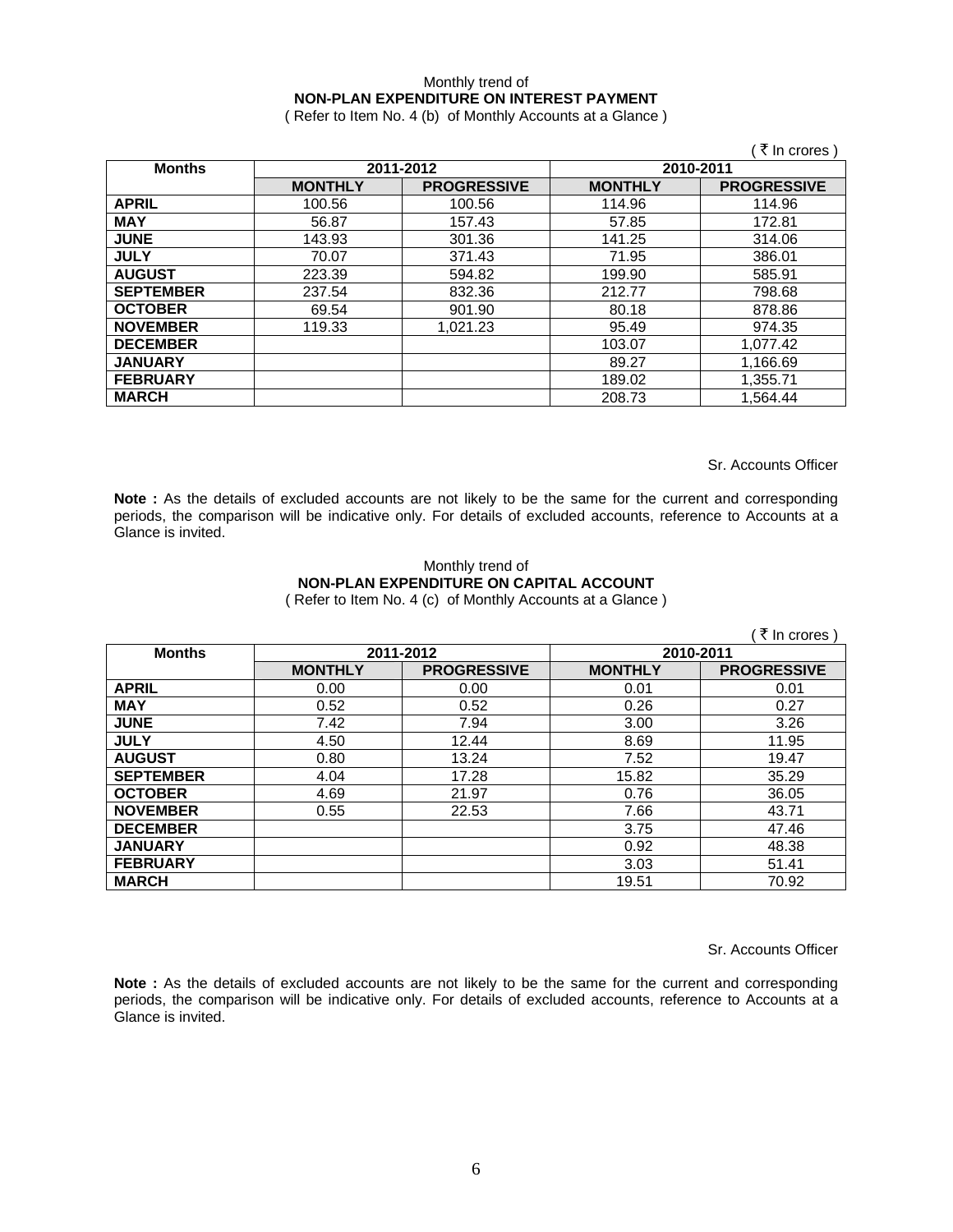### Monthly trend of **PLAN EXPENDITURE ON REVENUE ACCOUNT**

( Refer to Item No. 5 (a) of Monthly Accounts at a Glance )

|                  |                |                    |                | ं रे In crores )   |
|------------------|----------------|--------------------|----------------|--------------------|
| <b>Months</b>    |                | 2011-2012          | 2010-2011      |                    |
|                  | <b>MONTHLY</b> | <b>PROGRESSIVE</b> | <b>MONTHLY</b> | <b>PROGRESSIVE</b> |
| <b>APRIL</b>     | 21.34          | 21.34              | 16.07          | 16.07              |
| <b>MAY</b>       | 23.47          | 44.81              | 12.86          | 28.93              |
| <b>JUNE</b>      | 44.91          | 89.72              | 51.42          | 80.35              |
| <b>JULY</b>      | 162.58         | 252.31             | 117.13         | 197.48             |
| <b>AUGUST</b>    | 80.61          | 332.93             | 332.99         | 530.47             |
| <b>SEPTEMBER</b> | 207.54         | 540.48             | 198.92         | 729.39             |
| <b>OCTOBER</b>   | 224.12         | 764.60             | 93.34          | 822.73             |
| <b>NOVEMBER</b>  | 458.90         | 1,223.50           | 201.80         | 1,024.53           |
| <b>DECEMBER</b>  |                |                    | 888.31         | 1,912.84           |
| <b>JANUARY</b>   |                |                    | 573.07         | 2,485.90           |
| <b>FEBRUARY</b>  |                |                    | 949.25         | 3,435.15           |
| <b>MARCH</b>     |                |                    | 1,487.63       | 4,922.78           |

Sr. Accounts Officer

**Note** : As the details of excluded accounts are not likely to be the same for the current and corresponding periods, the comparison will be indicative only. For details of excluded accounts, reference to Accounts at a Glance is invited.

#### Monthly trend of **PLAN EXPENDITURE ON CAPITAL ACCOUNT**  ( Refer to Item No. 5 (b) of Monthly Accounts at a Glance )

|                  |                |                    |                | ∶₹ In crores )     |
|------------------|----------------|--------------------|----------------|--------------------|
| <b>Months</b>    | 2011-2012      |                    | 2010-2011      |                    |
|                  | <b>MONTHLY</b> | <b>PROGRESSIVE</b> | <b>MONTHLY</b> | <b>PROGRESSIVE</b> |
| <b>APRIL</b>     | 0.24           | 0.24               | 0.20           | 0.20               |
| <b>MAY</b>       | 44.52          | 44.76              | 7.78           | 7.98               |
| <b>JUNE</b>      | 89.10          | 133.86             | 56.01          | 63.99              |
| <b>JULY</b>      | 59.18          | 193.05             | 128.70         | 192.69             |
| <b>AUGUST</b>    | 39.40          | 232.46             | 111.55         | 304.24             |
| <b>SEPTEMBER</b> | 93.51          | 325.98             | 203.71         | 507.95             |
| <b>OCTOBER</b>   | 176.04         | 502.03             | 138.88         | 646.83             |
| <b>NOVEMBER</b>  | 114.84         | 616.88             | 98.44          | 745.27             |
| <b>DECEMBER</b>  |                |                    | 42.33          | 787.60             |
| <b>JANUARY</b>   |                |                    | 140.18         | 927.77             |
| <b>FEBRUARY</b>  |                |                    | 67.42          | 995.19             |
| <b>MARCH</b>     |                |                    | 860.02         | 1,855.21           |

Sr. Accounts Officer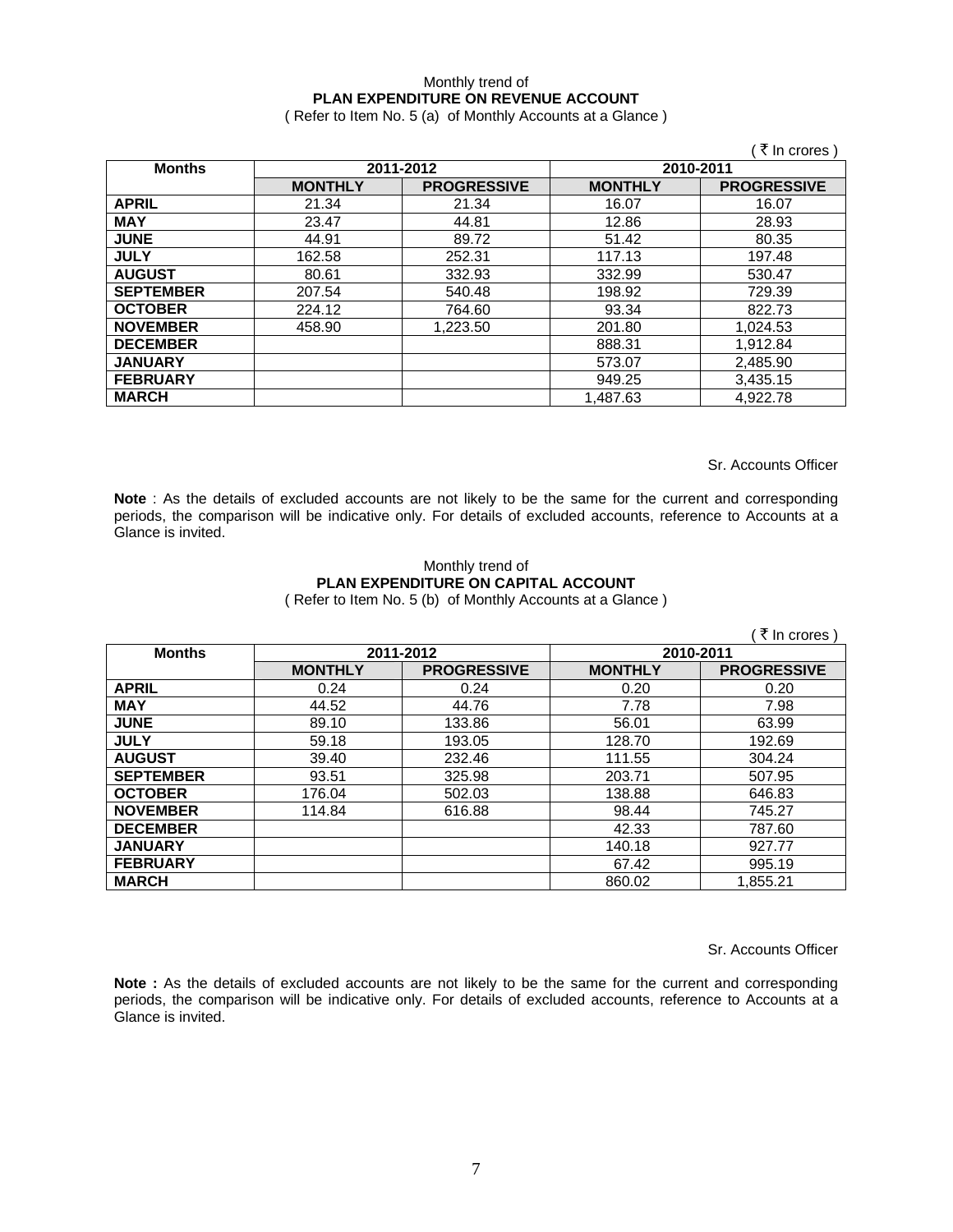## Monthly trend of **TOTAL EXPENDITURE**

### ( Refer to Item No. 6 of Monthly Accounts at a Glance )

|                  |                |                        |                | ₹ In crores        |
|------------------|----------------|------------------------|----------------|--------------------|
| <b>Months</b>    |                | 2011-2012<br>2010-2011 |                |                    |
|                  | <b>MONTHLY</b> | <b>PROGRESSIVE</b>     | <b>MONTHLY</b> | <b>PROGRESSIVE</b> |
| <b>APRIL</b>     | 977.82         | 977.82                 | 782.75         | 782.75             |
| <b>MAY</b>       | 966.80         | 1.944.62               | 678.64         | 1.461.39           |
| <b>JUNE</b>      | 1.378.09       | 3.322.71               | 1,416.19       | 2,877.58           |
| <b>JULY</b>      | 1.305.45       | 4,628.16               | 1,250.89       | 4,128.47           |
| <b>AUGUST</b>    | 1,691.72       | 6,319.88               | 1,612.50       | 5,740.97           |
| <b>SEPTEMBER</b> | 2,357.17       | 8,677.06               | 1,609.58       | 7,350.55           |
| <b>OCTOBER</b>   | 1,241.82       | 9,918.87               | 1,555.59       | 8,906.14           |
| <b>NOVEMBER</b>  | 2,100.17       | 12,019.06              | 1,779.98       | 10,686.11          |
| <b>DECEMBER</b>  |                |                        | 2,204.58       | 12,890.70          |
| <b>JANUARY</b>   |                |                        | 2,045.63       | 14,936.33          |
| <b>FEBRUARY</b>  |                |                        | 2,860.17       | 17,796.50          |
| <b>MARCH</b>     |                |                        | 6,149.82       | 23.946.33          |

Sr. Accounts Officer

**Note :** As the details of excluded accounts are not likely to be the same for the current and corresponding periods, the comparison will be indicative only. For details of excluded accounts, reference to Accounts at a Glance is invited.

#### Monthly trend of **REVENUE EXPENDITURE**  ( Refer to Item No. 6 (a) of Monthly Accounts at a Glance )

|                  |                |                    |                | ₹ In crores )      |
|------------------|----------------|--------------------|----------------|--------------------|
| <b>Months</b>    | 2011-2012      |                    | 2010-2011      |                    |
|                  | <b>MONTHLY</b> | <b>PROGRESSIVE</b> | <b>MONTHLY</b> | <b>PROGRESSIVE</b> |
| <b>APRIL</b>     | 977.57         | 977.57             | 782.53         | 782.53             |
| <b>MAY</b>       | 921.76         | 1,899.33           | 670.61         | 1,453.14           |
| <b>JUNE</b>      | 1,281.54       | 3,180.87           | 1,357.18       | 2,810.32           |
| <b>JULY</b>      | 1,241.75       | 4,422.62           | 1,113.51       | 3,923.83           |
| <b>AUGUST</b>    | 1,651.52       | 6,074.14           | 1.493.43       | 5,417.26           |
| <b>SEPTEMBER</b> | 2,256.39       | 8,330.53           | 1,382.03       | 6,799.29           |
| <b>OCTOBER</b>   | 1,061.08       | 9,391.61           | 1,412.26       | 8,211.56           |
| <b>NOVEMBER</b>  | 1.984.34       | 11,375.95          | 1,673.87       | 9,885.43           |
| <b>DECEMBER</b>  |                |                    | 2,145.50       | 12,030.93          |
| <b>JANUARY</b>   |                |                    | 1.904.54       | 13.935.47          |
| <b>FEBRUARY</b>  |                |                    | 2,756.67       | 16,692.15          |
| <b>MARCH</b>     |                |                    | 5.259.83       | 21.951.98          |

Sr. Accounts Officer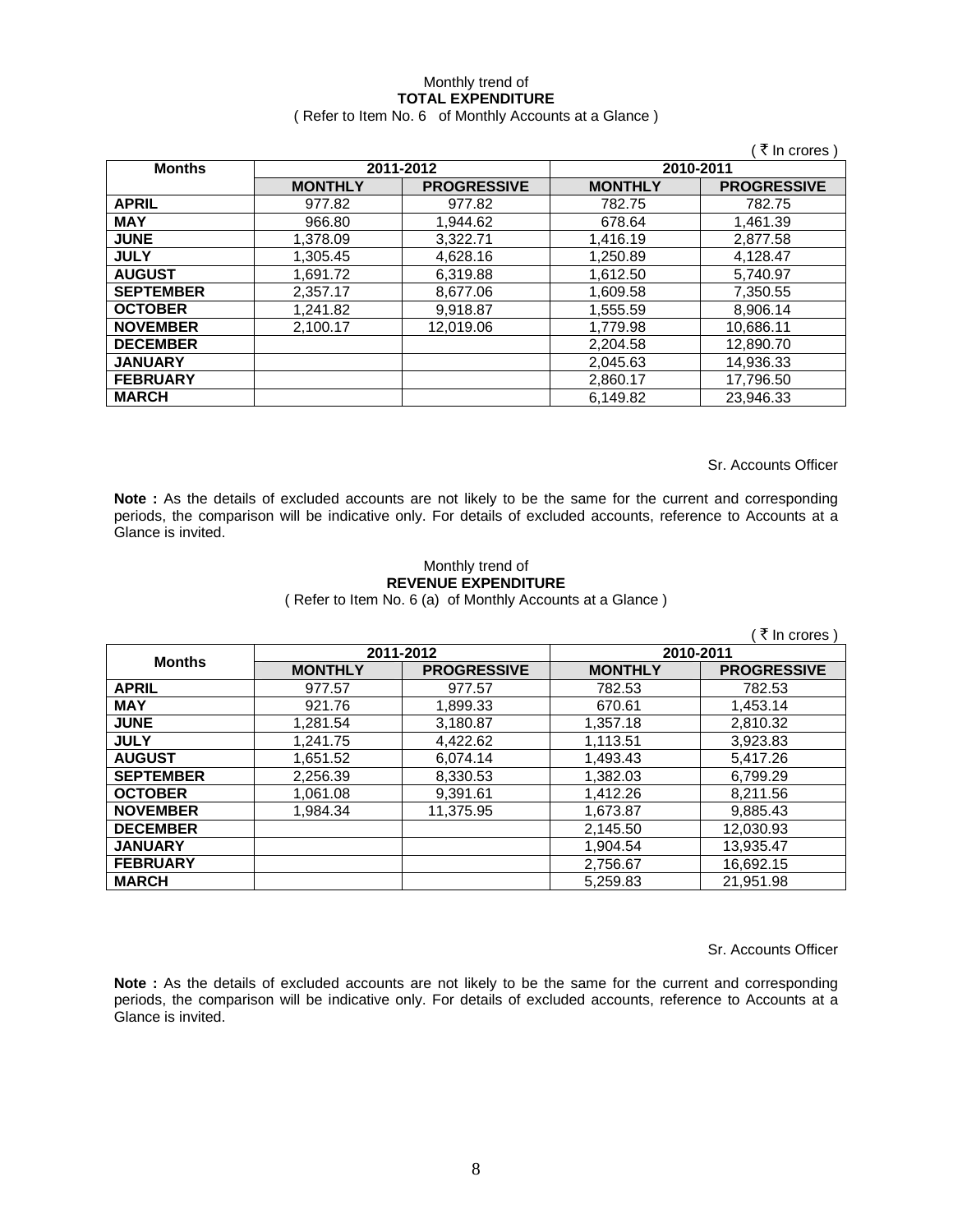## Monthly trend of **CAPITAL EXPENDITURE**

( Refer to Item No. 6 (b) of Monthly Accounts at a Glance )

|                  |                |                    |                | ∶ रे In crores )   |
|------------------|----------------|--------------------|----------------|--------------------|
| <b>Months</b>    | 2011-2012      |                    | 2010-2011      |                    |
|                  | <b>MONTHLY</b> | <b>PROGRESSIVE</b> | <b>MONTHLY</b> | <b>PROGRESSIVE</b> |
| <b>APRIL</b>     | 0.24           | 0.24               | 0.22           | 0.22               |
| <b>MAY</b>       | 45.03          | 45.27              | 8.03           | 8.25               |
| <b>JUNE</b>      | 96.53          | 141.80             | 59.01          | 67.26              |
| <b>JULY</b>      | 63.69          | 205.49             | 137.38         | 204.64             |
| <b>AUGUST</b>    | 40.21          | 245.70             | 119.07         | 323.71             |
| <b>SEPTEMBER</b> | 97.56          | 343.26             | 219.53         | 543.24             |
| <b>OCTOBER</b>   | 180.75         | 524.00             | 139.64         | 682.89             |
| <b>NOVEMBER</b>  | 115.41         | 639.41             | 106.10         | 788.99             |
| <b>DECEMBER</b>  |                |                    | 46.07          | 835.06             |
| <b>JANUARY</b>   |                |                    | 141.09         | 976.15             |
| <b>FEBRUARY</b>  |                |                    | 70.44          | 1,046.60           |
| <b>MARCH</b>     |                |                    | 879.51         | 1,926.11           |

Sr. Accounts Officer

**Note :** As the details of excluded accounts are not likely to be the same for the current and corresponding periods, the comparison will be indicative only. For details of excluded accounts, reference to Accounts at a Glance is invited.

## Monthly trend of **LOANS AND ADVANCES DISBURSED**

( Refer to Item No. 7 of Monthly Accounts at a Glance )

|                  |                |                    |                | ्रे In crores )    |
|------------------|----------------|--------------------|----------------|--------------------|
| <b>Months</b>    | 2011-2012      |                    | 2010-2011      |                    |
|                  | <b>MONTHLY</b> | <b>PROGRESSIVE</b> | <b>MONTHLY</b> | <b>PROGRESSIVE</b> |
| <b>APRIL</b>     | 0.01           | 0.01               | 0.00           | 0.00               |
| <b>MAY</b>       | 0.01           | 0.02               | 0.00           | 0.00               |
| <b>JUNE</b>      | 0.02           | 0.04               | 0.00           | 0.00               |
| <b>JULY</b>      | 0.01           | 0.05               | 0.00           | 0.00               |
| <b>AUGUST</b>    | 0.00           | 0.05               | 0.00           | 0.00               |
| <b>SEPTEMBER</b> | 3.22           | 3.27               | 8.02           | 8.02               |
| <b>OCTOBER</b>   | 0.01           | 3.28               | 3.69           | 11.69              |
| <b>NOVEMBER</b>  | 0.42           | 3.70               | 0.01           | 11.71              |
| <b>DECEMBER</b>  |                |                    | 13.01          | 24.71              |
| <b>JANUARY</b>   |                |                    | 0.00           | 24.71              |
| <b>FEBRUARY</b>  |                |                    | 33.05          | 57.76              |
| <b>MARCH</b>     |                |                    | 10.48          | 68.24              |

Sr. Accounts Officer